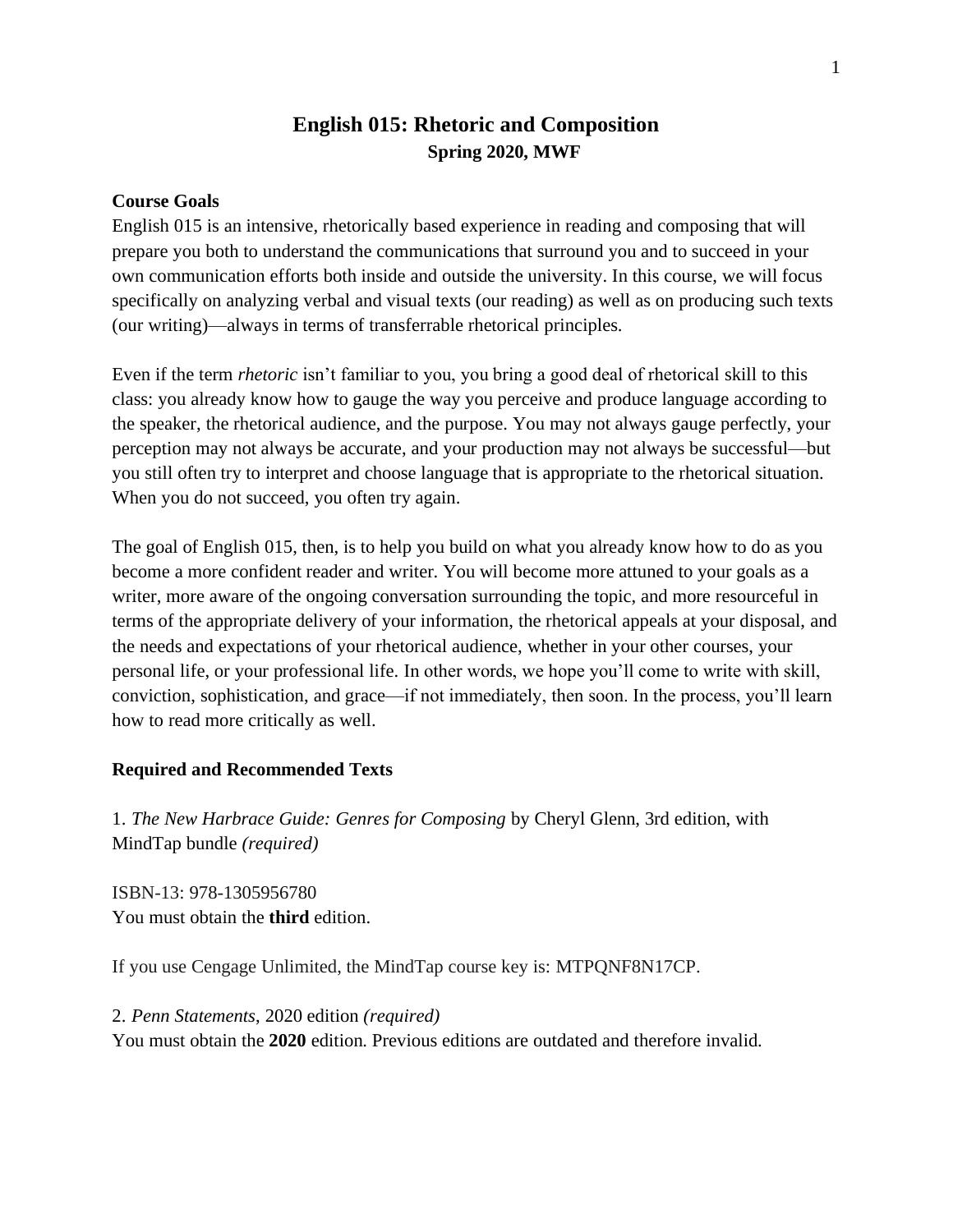3. The Penn State Library Guide for English 15, found at *guides.libraries.psu.edu/UPEngl015 (recommended for research)*

### **Requirements**

*To pass this course you must complete all the major assignments* (and all the steps in those assignments), submit all process work, fulfill all the weekly reading and writing assignments, and submit assignments on time. You are expected to attend all class meetings and to participate in draft workshops, in-class exercises, and classroom discussions. All proposals, drafts, peer review work, papers, and revisions must be handed in on time; failing to turn in a proposal on time or appearing at a draft workshop without a draft is equivalent to turning in an assignment late (i.e., normally a penalty of one grade per late day). Final drafts of an assignment will *not* be accepted until a written proposal has been approved *and* a draft has been completed and peer reviewed. Your instructor will keep a grade book rather than post grades on Canvas, so be sure to keep all your graded assignments until the end of the semester.

#### **Grading**

| <b>GRADED WORK</b>                              | <b>PERCENTAGE</b> |
|-------------------------------------------------|-------------------|
| <b>Assignment 1: Rhetorical Analysis</b>        | 10%               |
| <b>Assignment 2: Evaluation Argument</b>        | 10%               |
| <b>Assignment 3: Productive Counterargument</b> | 15%               |
| <b>Assignment 4: Proposal Argument</b>          | 20%               |
| <b>Eportfolio</b>                               | 15%               |
| <b>Intellectual Engagement</b>                  | 30%               |

All course assignments will be graded using the specific grading criteria established in the attached assignment sheets and the general **Program in Writing and Rhetoric Grading Standards** found at *http://pwr.la.psu.edu/about/grading-standards* and on pages 8-9 of *Penn Statements*.

### **Paper Format**

Choosing a format is a rhetorical decision—it's all about delivery. So keep in mind that your papers should typically be submitted in 12-point, Times New Roman (TNR) font, double-spaced,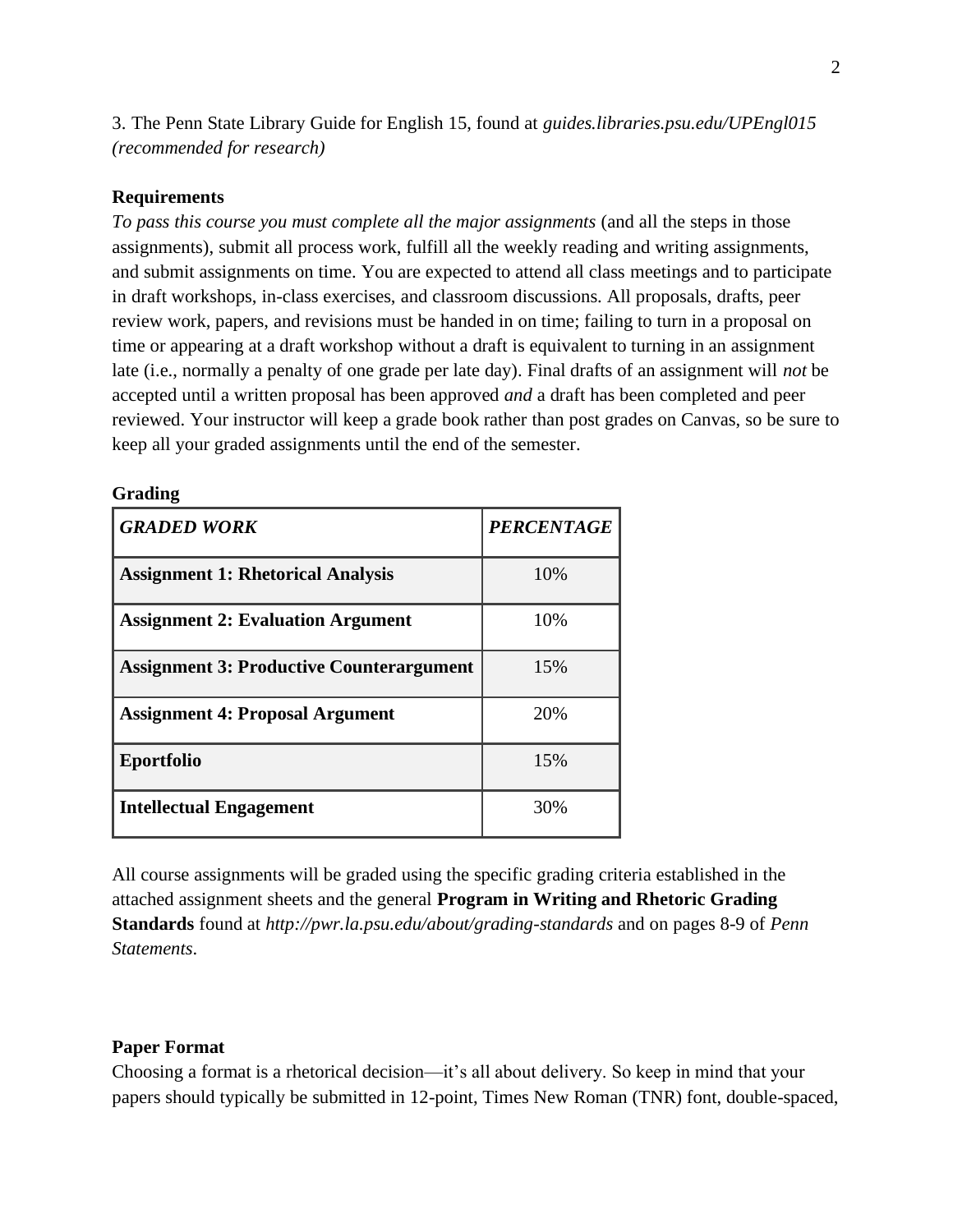with one-inch margins. Place your name, English 015, the date, and the instructor's name in the upper left-hand corner of the first page. Number all of the pages in the upper right-hand corner. For paper copies, you should fasten the pages with a paper clip or staple and place the paper in a folder along with earlier drafts and peer review activities. For electronic copies, you should ensure the file is in a format your instructor can open, labeled with your name. Always doublecheck that your submitted file successfully uploaded. Your instructor may have additional instructions, and requirements may change depending on your composition medium. Always check with your instructor well in advance of an assignment deadline if you are unsure.

### **Participation and Attendance**

Participation includes being attentive during class, completing in-class writing and group work, and contributing to discussions. Your success and the success of this course depend on your active participation; therefore, your regular attendance is required. Excused absences are certainly appropriate, and you should communicate with your instructor about your absences as much as possible. Be aware, though, that University policy (*Policies and Rules*, 42-27) states that students whose absences are excessive "may run the risk of receiving a lower grade or a failing grade," regardless of their performance in the class. *You run such a risk if you exceed three unexcused absences in this course.* If you miss a class, it is your responsibility to get the assignments, class notes, and course changes from a classmate. In addition, if you miss class on a day that written work is due, it is your responsibility to make arrangements to submit that work to your instructor. In-class work cannot be made up.

### **Writing Conferences**

Plan to have *at least* two conferences with your instructor this semester to discuss your written work (at any stage of the process) and your progress in the course. At least one of these meetings *must* take place in the first four weeks of the term. In addition, you can benefit from taking your ideas and your written work to **Penn State Learning** for writing support (220 Boucke, 814-863- 3240), where trained peer tutors will consult with writers about any piece of writing at any stage of the writing process, from rough idea to final draft. For more information, use the following URL: *pennstatelearning.psu.edu*.

### **Submissions to** *Penn Statements*

The editors of *Penn Statements* encourage students to submit essays and other projects for possible publication in this student journal. Submissions are accepted on a rolling basis and can be submitted electronically in two ways.

- 1. Navigate to *pwr.psu.edu/penn-statements* and follow the instructions there to submit your project online.
- 2. Email your project to *pennstatementseditor@gmail.com*. Please include the title of the essay, the assignment it satisfied, and a release statement along these lines: "I,  $\leq$ name $\geq$ ,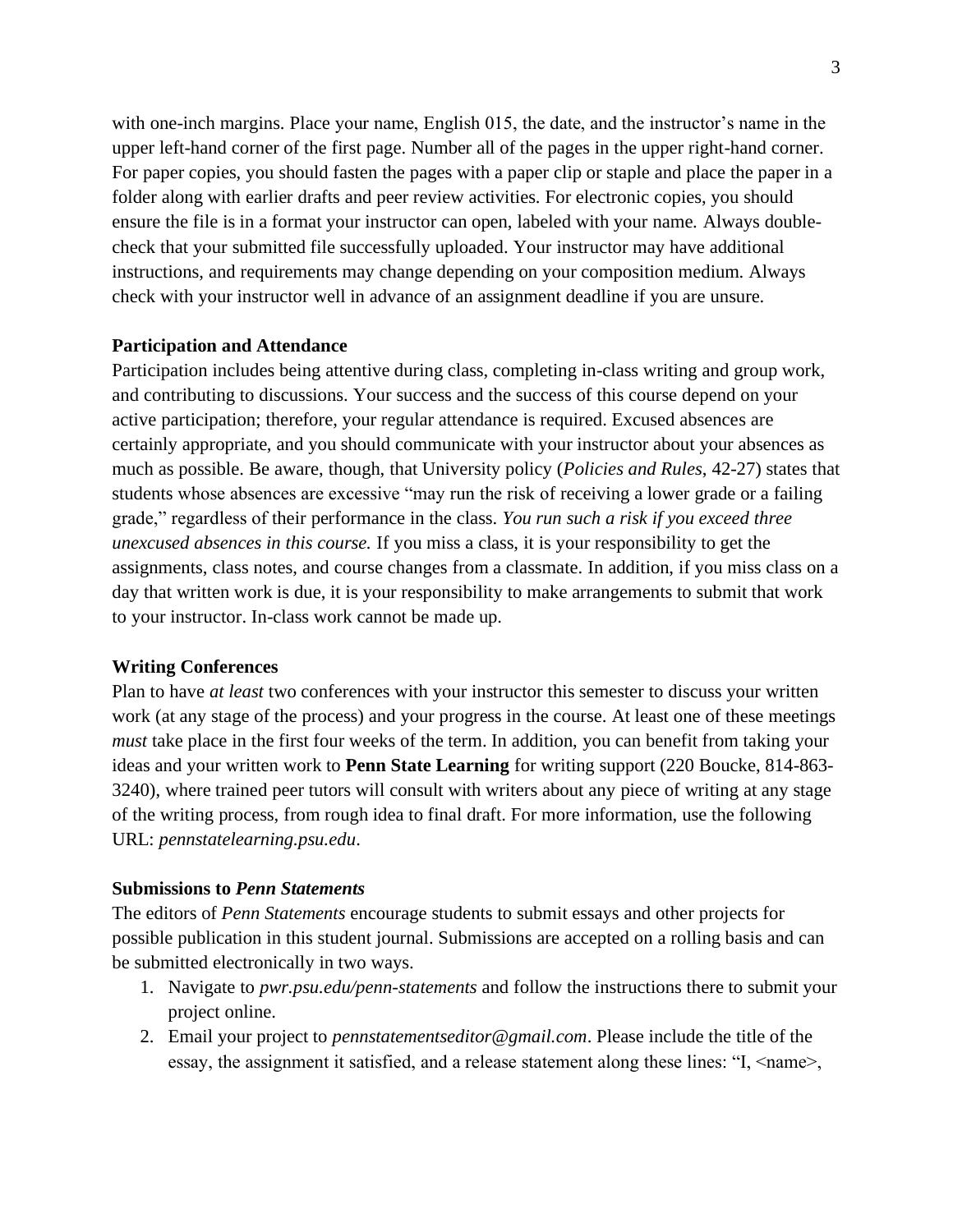give permission to *Penn Statements* to publish my <genre of assignment,> '<assignment title>.'" Make sure to attach your document to the email.

### **Academic Integrity**

Academic integrity is the pursuit of scholarly activity in an open, honest and responsible manner. Academic integrity is a basic guiding principle for all academic activity at The Pennsylvania State University, and all members of the University community are expected to act in accordance with this principle. Consistent with this expectation, the University's Code of Conduct states that all students should act with personal integrity, respect other students' dignity, rights and property, and help create and maintain an environment in which all can succeed through the fruits of their efforts.

Academic integrity includes a commitment by all members of the University community not to engage in or tolerate acts of falsification, misrepresentation or deception. Such acts of dishonesty violate the fundamental ethical principles of the University community and compromise the worth of work completed by others.

#### **Standards of Classroom Behavior**

Classroom behavior should always reflect the essential Penn State values of civility, integrity, and respect for the dignity and rights of others. As such, the classroom space should be safe, orderly, and positive—free from disruptions, disorderly conduct, and harassment as defined in the University Code of Conduct (*https://studentaffairs.psu.edu/support-safety-conduct/studentconduct/code-conduct*). The University Code of Conduct defines disruption "as an action or combination of actions by one or more individuals that unreasonably interferes with, hinders, obstructs, or prevents the operation of the University or infringes on the rights of others to freely participate in its programs and services;" disorderly conduct includes but is not limited to "creating unreasonable noise; pushing and shoving; creating a physically hazardous or physically offensive condition;" and harassment may include "directing physical or verbal conduct at an individual...; subjecting a person or group of persons to unwanted physical contact or threat of such; or engaging in a course of conduct, including following the person without proper authority (e.g., stalking), under circumstances which would cause a reasonable person to fear for his or her safety or the safety of others or to suffer emotional distress" (Section IV, B). The course instructor has the authority to request that any disruptive students leave the class for the class period. If disruptive behavior continues in subsequent class periods, a complaint may be filed with the Office of Student Conduct, which may result in the student being dismissed from class until University procedures have been completed. Any student with concerns or questions as to this policy should contact the Director of the Program in Writing and Rhetoric.

#### **Accessibility: Disability Accommodation**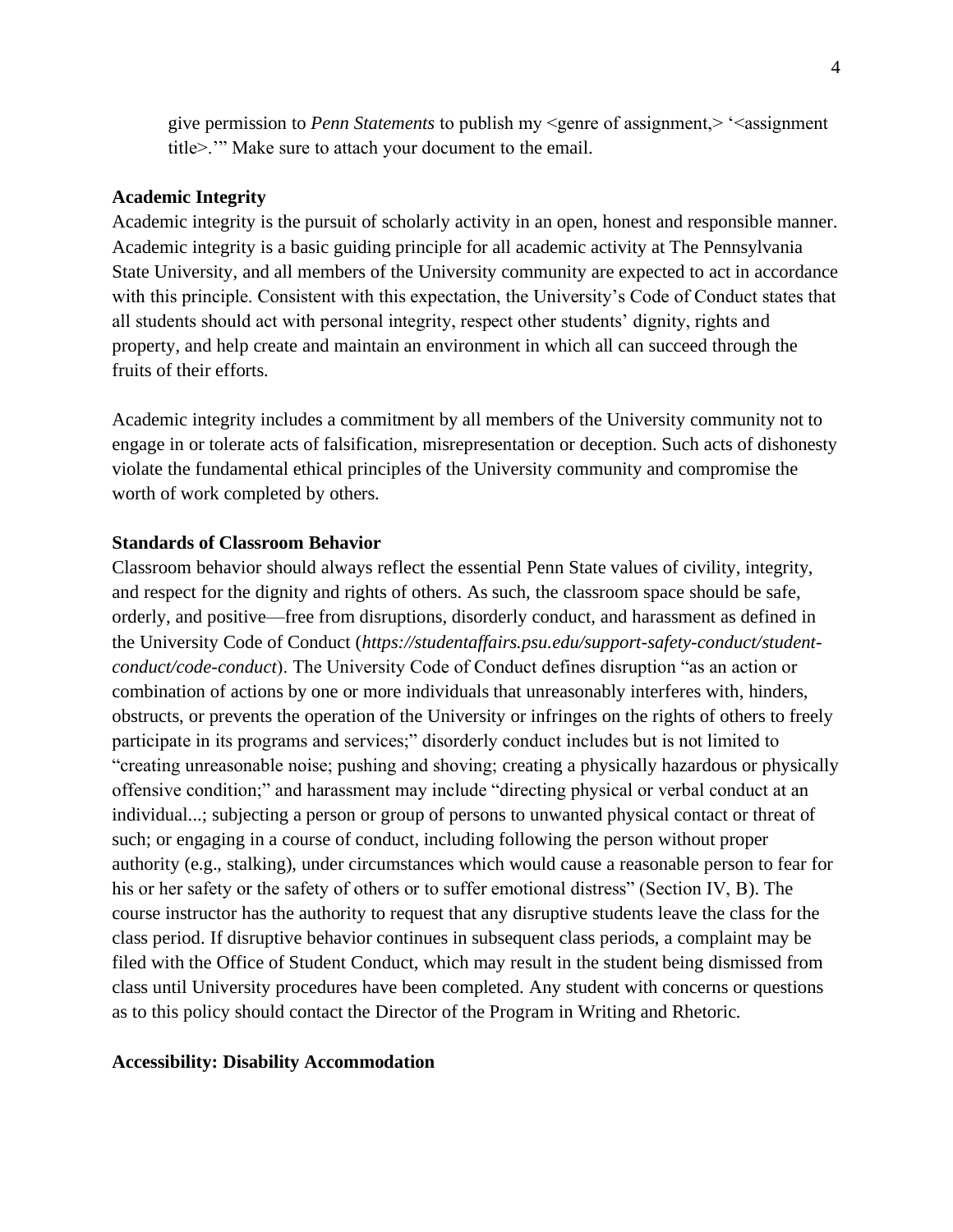Penn State welcomes students with disabilities into the University's educational programs. Every Penn State campus has an office for students with disabilities. The Student Disability Resources Web site provides contact information for every Penn State campus (*equity.psu.edu/studentdisability-resources/disability-coordinator*). For further information, please visit the Student Disability Resources website at *equity.psu.edu/sdr*.

In order to receive consideration for reasonable accommodations, you must contact the appropriate disability services office at the campus where you are officially enrolled, participate in an intake interview, and provide documentation (*equity.psu.edu/student-disabilityresources/applying-for-services*). If the documentation supports your request for reasonable accommodations, your campus's disability services office will provide you with an accommodation letter. Please go through the process and share this letter with your instructors and discuss the accommodations with them *as early as possible* each and every term, in each and every course that you request accommodations.

### **Counseling and Psychological Services**

Many students at Penn State face personal challenges or have psychological needs that may interfere with their academic progress, social development, or emotional wellbeing. The university offers a variety of confidential services to help you through difficult times, including individual and group counseling, crisis intervention, consultations, online chats, and mental health screenings. These services are provided by staff who welcome all students and embrace a philosophy respectful of clients' cultural and religious backgrounds, and sensitive to differences in race, ability, gender identity and sexual orientation.

Counseling and Psychological Services at University Park (CAPS) (*http://studentaffairs.psu.edu/counseling/*): 814-863-0395 Penn State Crisis Line (24 hours/7 days/week): 877-229-6400 Crisis Text Line (24 hours/7 days/week): Text LIONS to 741741

### **Education Equity: Bias Reporting**

Penn State takes great pride in fostering a diverse and inclusive environment for students, faculty, and staff. Acts of intolerance, discrimination, or harassment due to age, ancestry, color, disability, gender, gender identity, national origin, race, religious belief, sexual orientation, or veteran status are not tolerated and can be reported through Educational Equity via the Report Bias webpage (*http://equity.psu.edu/reportbias/*).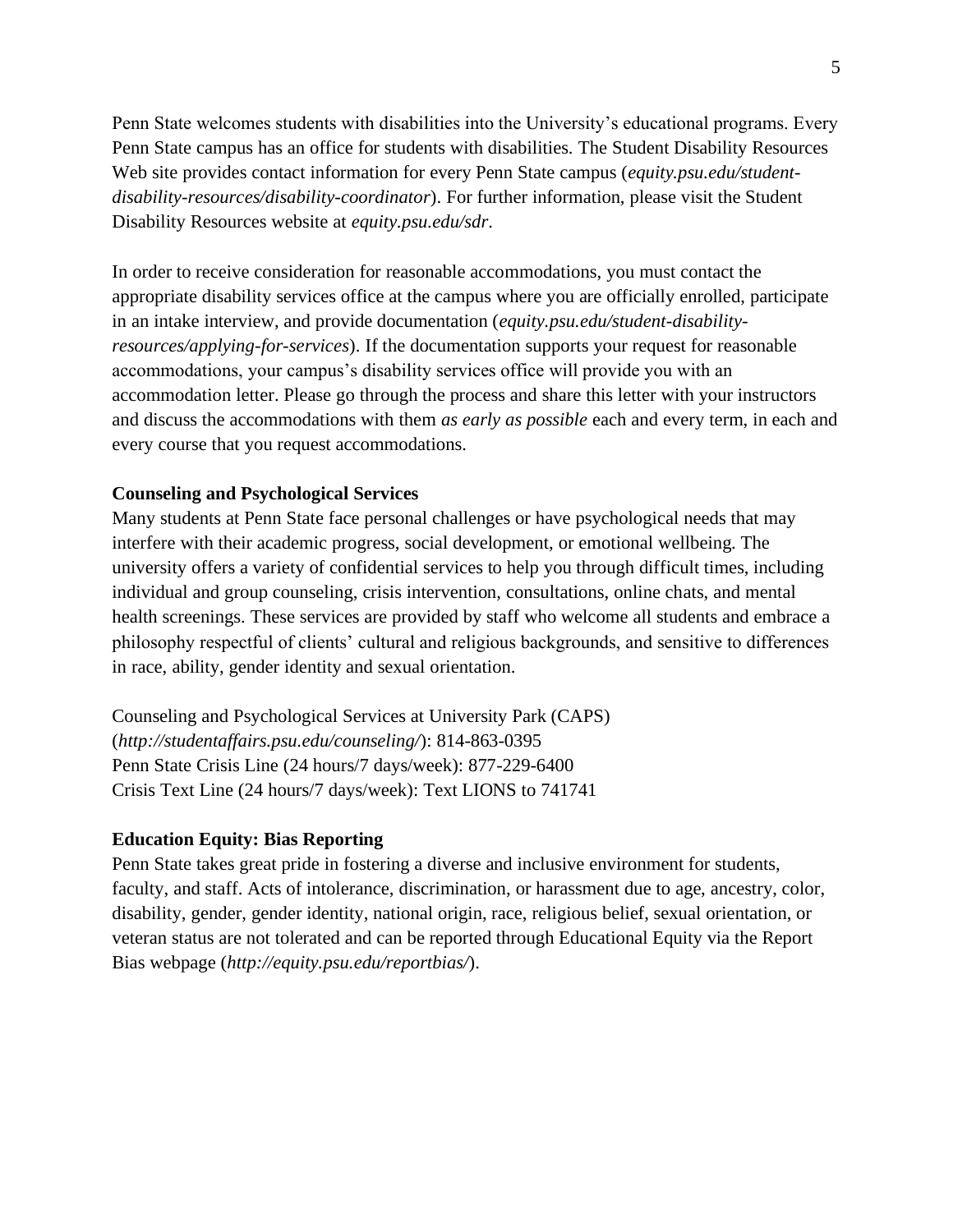**Course Schedule**

|  |  |  | Key: PS-Penn Statements, NHG-The New Harbrace Guide to Writing |  |  |  |  |  |  |
|--|--|--|----------------------------------------------------------------|--|--|--|--|--|--|
|--|--|--|----------------------------------------------------------------|--|--|--|--|--|--|

| Date | Day         | <b>Topic</b>                                     | <b>Reading Due</b>                                                                                                               | <b>Writing Due</b> |
|------|-------------|--------------------------------------------------|----------------------------------------------------------------------------------------------------------------------------------|--------------------|
| 1/13 | M           | Course Introduction                              |                                                                                                                                  |                    |
| 1/15 | W           | <b>Rhetorical Situation:</b><br>Why Write?       | <i>NHG</i> Ch. 1 (Understanding the<br>Rhetorical Situation: 3-17)<br>PS (Preface to Students &<br>Instructors: $6-7$ )          |                    |
| 1/17 | $\mathbf F$ | Responding to the<br><b>Rhetorical Situation</b> | <i>NHG</i> Ch. 2 (Responding to the<br>Rhetorical Situation: 18-34)<br>Read Assignment 1: Rhetorical<br>Analysis, Syllabus p. 16 |                    |

### **Week 2**

| <b>Date</b> | Day | <b>Topic</b>                         | <b>Reading Due</b>                                                 | <b>Writing Due</b> |
|-------------|-----|--------------------------------------|--------------------------------------------------------------------|--------------------|
|             |     |                                      |                                                                    |                    |
| 1/20        | M   |                                      | Martin Luther King Jr. Day: No Classes                             |                    |
| 1/22        | W   | Analyzing a Fitting<br>Response      | Martin Luther King, Jr., "Letter<br>from Birmingham Jail" (Canvas) |                    |
| 1/24        | F   | Analyzing<br>Multimedia<br>Arguments | NHG Ch. 4 (Rhetorical Success in a<br>Digital World: 51-74)        |                    |

| Date Day     |   | <b>Topic</b>             | <b>Reading Due</b>                                          | <b>Writing Due</b>                  |
|--------------|---|--------------------------|-------------------------------------------------------------|-------------------------------------|
| $\vert$ 1/27 | M | <b>Proposal Workshop</b> | Read Intellectual Engagement<br>Description, Syllabus p. 13 | Proposal:<br>Rhetorical<br>Analysis |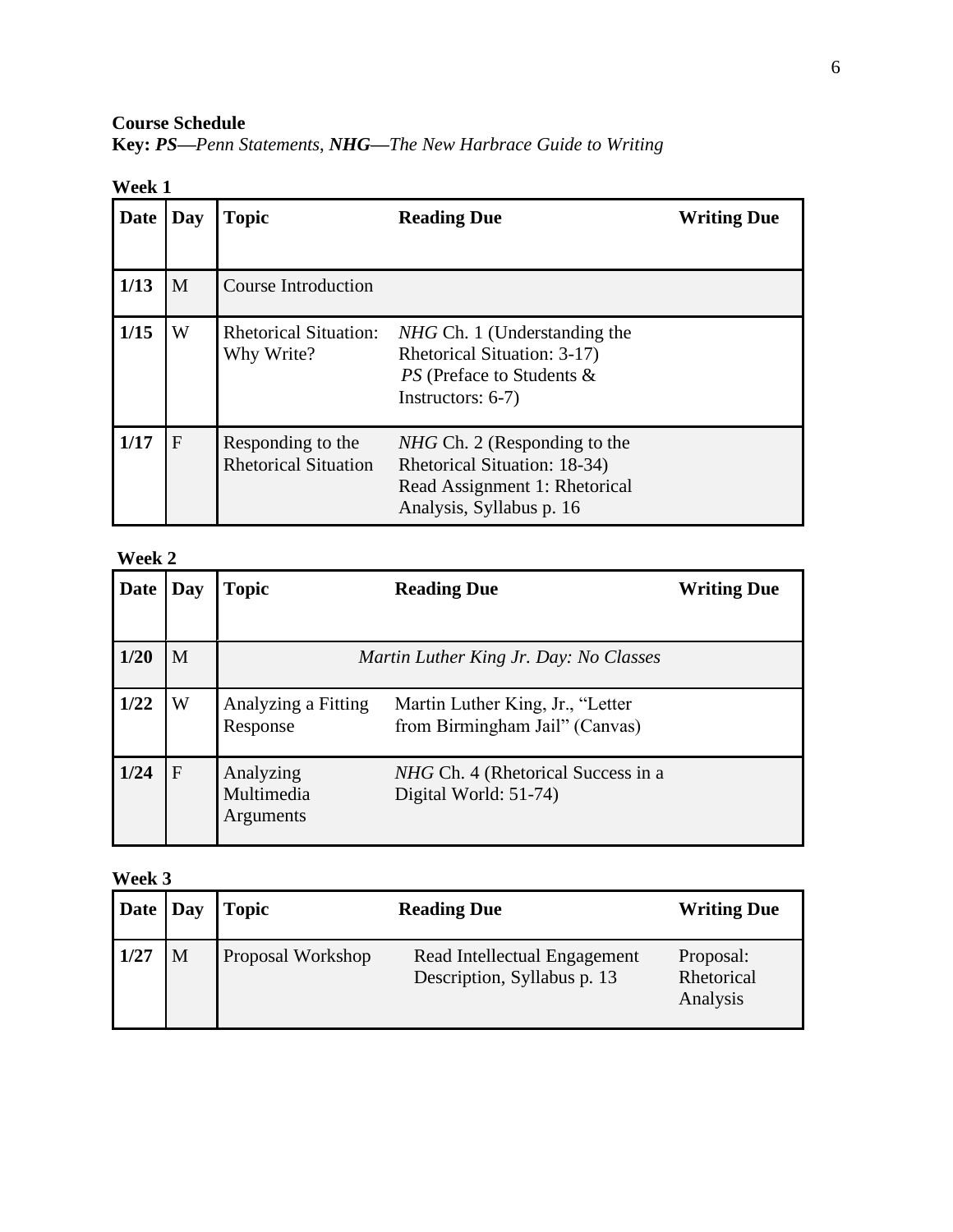| 1/29 | Creating an<br>Eportfolio<br><b>Media Commons</b><br>Day                            | Read Eportfolio Description,<br>Syllabus p. 15                   |
|------|-------------------------------------------------------------------------------------|------------------------------------------------------------------|
|      | Introduction to the<br><b>Writing Process:</b><br>Drafting a Rhetorical<br>Analysis | NHG Ch. 13 (From Tentative Idea<br>to Finished Project: 238-249) |

| Date | Day | <b>Topic</b>                                                    | <b>Reading Due</b>                                                                      | <b>Writing Due</b>                         |
|------|-----|-----------------------------------------------------------------|-----------------------------------------------------------------------------------------|--------------------------------------------|
| 2/3  | M   | Understanding the<br>Sample Essays                              | <i>PS</i> (Grading Standards: 8-9;<br>Grading Criteria with Rhetorical Analysis: 12-22) |                                            |
| 2/5  | W   | Peer Review<br>Workshop                                         | <i>NHG</i> Ch. 13 (From Tentative Idea<br>to Finished Project: 250-261)                 | Rough Draft:<br>Rhetorical<br>Analysis     |
| 2/7  | F   | Responding to<br><b>Reviews and Mini</b><br><b>Style Lesson</b> | Punctuation, Mechanics, and<br>Rhetorical Effects: 612-618<br>(Canvas)                  | Bring draft and<br>peer review<br>feedback |

| Date | Day | <b>Topic</b>                                      | <b>Reading Due</b>                                                                                | <b>Writing Due</b>                     |
|------|-----|---------------------------------------------------|---------------------------------------------------------------------------------------------------|----------------------------------------|
| 2/10 | M   | Introduction to the<br><b>Evaluation Argument</b> | NHG Ch. 10 (Evaluations: 174-<br>90)<br>Read Assignment 2: Evaluation<br>Argument, Syllabus p. 18 | Final Draft:<br>Rhetorical<br>Analysis |
| 2/12 | W   | Analyzing<br>Evaluations                          | <i>NHG</i> Food and Culture (407-12)<br>& "Millennials: The Me Me Me<br>Generation (418-19)       |                                        |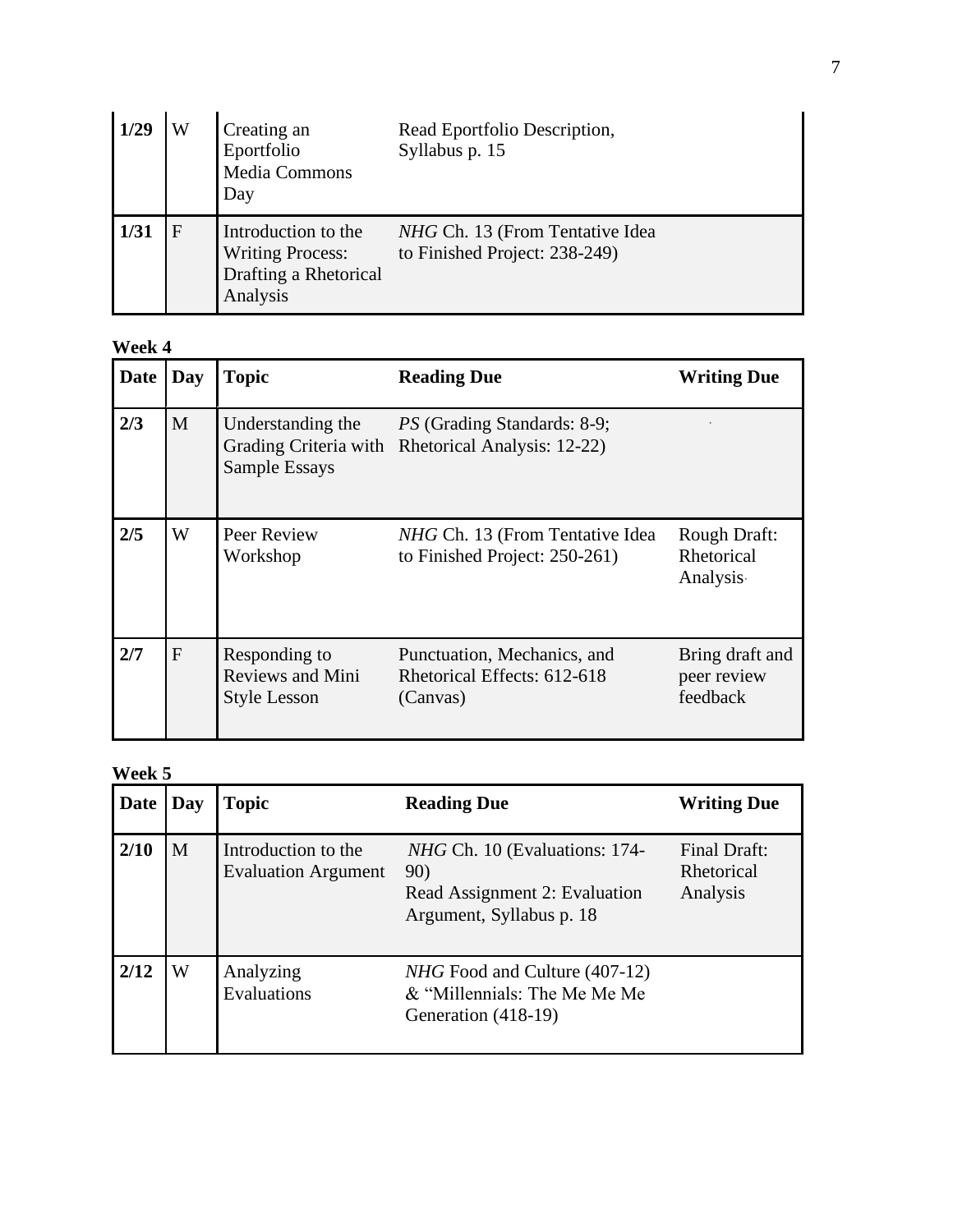| 2/14 | $\mathbf{F}$ | Research in the<br>Rhetorical<br>Situation | $NHG$ Ch. 15 (Thinking)<br><b>Rhetorically About Research:</b><br>279-91) |
|------|--------------|--------------------------------------------|---------------------------------------------------------------------------|
|------|--------------|--------------------------------------------|---------------------------------------------------------------------------|

| Date | Day         | <b>Topic</b>                                            | <b>Reading Due</b>                                | <b>Writing Due</b>                            |
|------|-------------|---------------------------------------------------------|---------------------------------------------------|-----------------------------------------------|
| 2/17 | M           | Proposal Workshop<br>Research: Finding<br>Sources       | NHG Ch. 16 (Identifying<br>Sources: 292-304)      | Proposal for<br>Evaluation:<br>Bring to class |
| 2/19 | W           | Research: Evaluating<br><b>Sources</b>                  | <i>NHG</i> Ch. 17 (Evaluating<br>Sources: 311-21) |                                               |
| 2/21 | $\mathbf F$ | <b>Evaluating Sample</b><br><b>Evaluation Arguments</b> | <i>PS</i> (Evaluation Arguments: 122-<br>136)     |                                               |

| Date | <b>Day</b> | <b>Topic</b>                                     | <b>Reading Due</b>                                                                                                                                                                 | <b>Writing Due</b>                                 |
|------|------------|--------------------------------------------------|------------------------------------------------------------------------------------------------------------------------------------------------------------------------------------|----------------------------------------------------|
| 2/24 | M          | <b>Research: Citing</b><br>Sources               | <i>NHG</i> Ch. 18 (Synthesizing<br>Sources: Summary, Paraphrase,<br>and Quotation: 322-37)                                                                                         | Bring two pages<br>of paper with<br>cited research |
| 2/26 | W          | Peer Review<br>Workshop                          | Revisit NHG Ch. 13 (From<br>Tentative Idea to Finished<br>Project: 250-52) and Ch. 10<br>(Evaluations: 174-90)                                                                     | Rough Draft of<br>Evaluation:<br>Bring to Class    |
| 2/28 | $F_{\rm}$  | Introduction to<br>Productive<br>Counterargument | <i>NHG</i> Ch. 8 (Position Arguments:<br>$132 - 156$<br><i>PS</i> (Introduction to Argument)<br>Essays: 44-46)<br>Read Assignment 3: Productive<br>Counterargument, Syllabus p. 19 | Final Draft:<br>Evaluation<br>Argument             |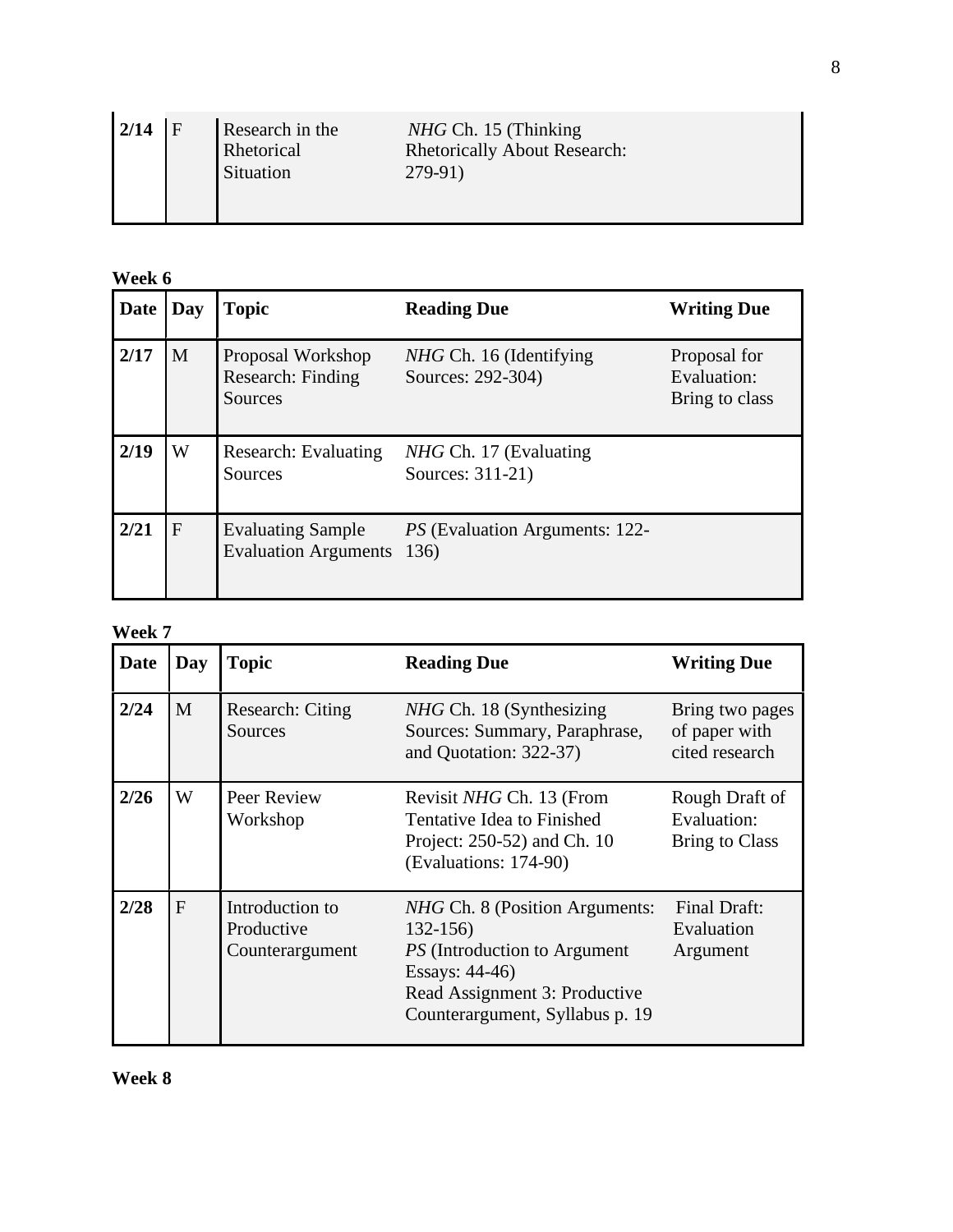| <b>Date</b> | Day | <b>Topic</b>                                                             | <b>Reading Due</b>                                                                                                  | <b>Writing Due</b>                         |
|-------------|-----|--------------------------------------------------------------------------|---------------------------------------------------------------------------------------------------------------------|--------------------------------------------|
| 3/2         | M   | Argument as a Fitting<br>Response                                        | Productive<br><b>Counterargument Readings</b><br>(Canvas)                                                           |                                            |
| 3/4         | W   | Evaluating<br>Productive<br>Counterarguments<br>and Mini Style<br>Lesson | PS (Productive<br>Counterargument: 59-69)<br>Word Classes and<br>Rhetorical Effects: 546-547<br>(Canvas)            |                                            |
| 3/6         | F   | Researching an Issue<br>from Multiple Sides                              | $NHG$ Ch. 15 (Thinking<br>Rhetorically about<br>Research: 279-291<br>Credo Module: "Choosing<br>and Using Keywords" | Proposal:<br>Productive<br>Counterargument |

## **March 9th-13th: SPRING BREAK—NO CLASSES**

| Week 9 |              |                                                                       |                                                                                                                                                            |                                                    |  |  |
|--------|--------------|-----------------------------------------------------------------------|------------------------------------------------------------------------------------------------------------------------------------------------------------|----------------------------------------------------|--|--|
| Date   | Day          | <b>Topic</b>                                                          | <b>Reading Due</b>                                                                                                                                         | <b>Writing Due</b>                                 |  |  |
| 3/16   | M            | Doing Research and<br>Using the Library                               | <i>NHG</i> Ch. 16 (Identifying<br>Sources: 292-304)<br>Credo Module: "Choosing<br>Databases" (Canvas)                                                      |                                                    |  |  |
| 3/18   | W            | <b>Using Sources</b><br>Responsibly                                   | NHG Ch. 17 (Evaluating<br>Sources: 311-322)                                                                                                                |                                                    |  |  |
| $3/20$ | $\mathbf{F}$ | <b>Integrating Source</b><br>Material and<br><b>Academic Citation</b> | <i>NHG</i> Ch. 18 (Synthesizing<br>Sources: Summary, Paraphrase,<br>and Quotation: 322-335) and<br>Ch. 19 (Acknowledging Sources<br>in MLA Style: 338-375) | Bring two pages<br>of essay with<br>cited research |  |  |

| Date Day Topic<br><b>Writing Due</b><br><b>Reading Due</b> |  |
|------------------------------------------------------------|--|
|------------------------------------------------------------|--|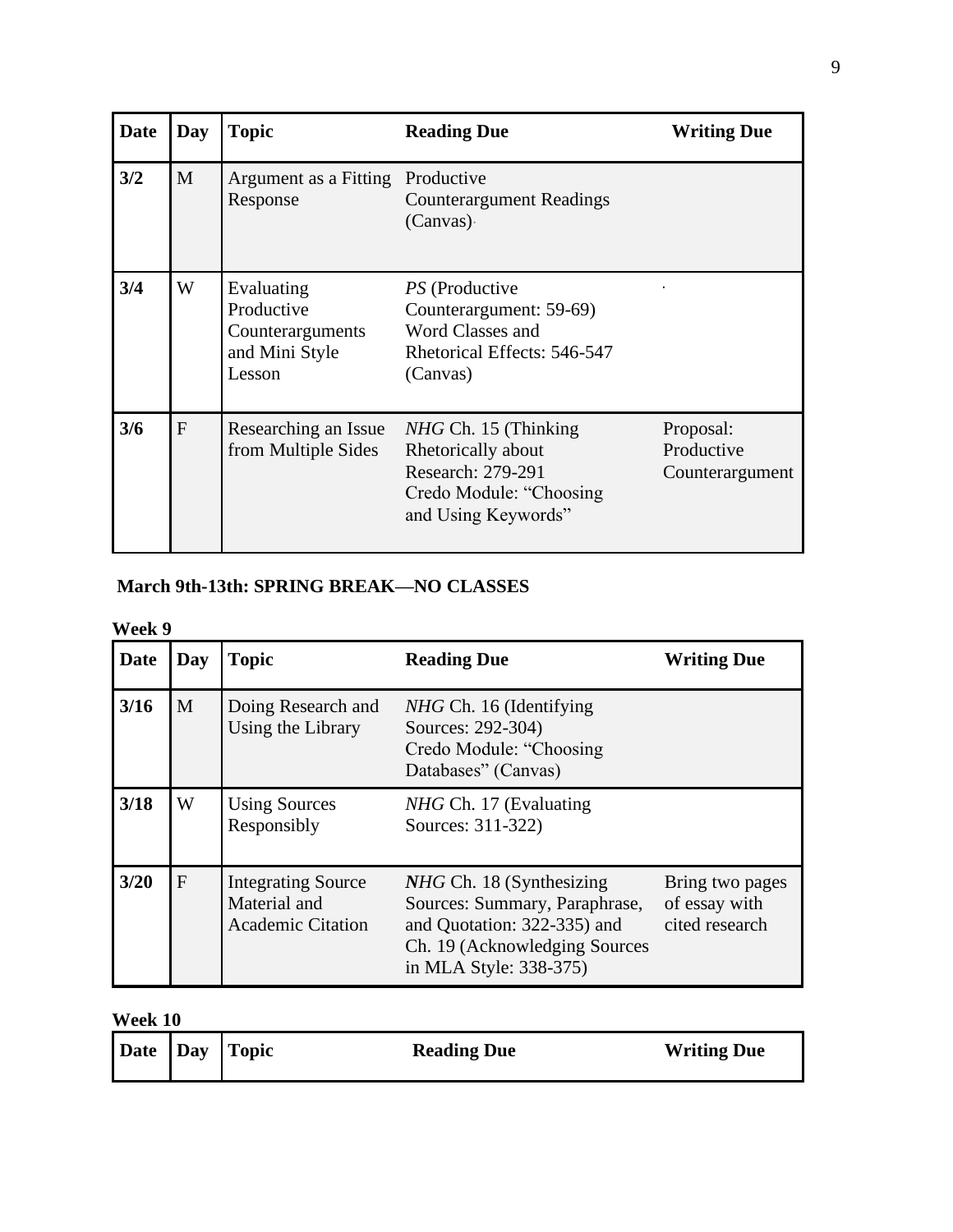| 3/23 | M            | Peer Review<br>Workshop                  | Revisit NHG Ch. 13 (From<br>Tentative Idea to Finished<br>Project: 250-252)                     | Rough Draft:<br>Productive<br>Counterargument |
|------|--------------|------------------------------------------|-------------------------------------------------------------------------------------------------|-----------------------------------------------|
| 3/25 | W            | Introduction to the<br>Proposal Argument | $NHG$ Ch. 9 (Proposals: 156-<br>173)<br>Read Assignment 4: Proposal<br>Argument, Syllabus p. 20 | Final Draft:<br>Productive<br>Counterargument |
| 3/27 | $\mathbf{F}$ | Defining the Problem                     | <b>Proposal Argument Readings</b><br>(Canvas)                                                   |                                               |

| Date | Day | <b>Topic</b>                                      | <b>Reading Due</b>                                                                                                | <b>Writing Due</b>                |
|------|-----|---------------------------------------------------|-------------------------------------------------------------------------------------------------------------------|-----------------------------------|
| 3/30 | M   | Matching Solution to<br>Problem                   | <i>PS</i> (Proposal Argument: 47-50)                                                                              |                                   |
| 4/1  | W   | Annotated<br>Bibliographies;<br>Mini Style Lesson | <i>PS</i> (Annotated Bibliography:<br>86-94)<br>Sentence Structure and<br>Rhetorical Effects: 562-564<br>(Canvas) |                                   |
| 4/3  | F   | Practice Refining a<br>Proposal                   | <i>NHG</i> "From Manspreading to"<br>Mansplaining" $444-447$ &<br>"STEM vs. STEAM" 475-478                        | Proposal:<br>Proposal<br>Argument |

| Date | Day | <b>Topic</b>                                                                | <b>Reading Due</b>                        | <b>Writing Due</b> |
|------|-----|-----------------------------------------------------------------------------|-------------------------------------------|--------------------|
| 4/6  | M   | <b>Establishing Feasibility</b>                                             |                                           |                    |
| 4/8  | W   | Researching and<br>Addressing<br>Acceptability; Mini<br><b>Style Lesson</b> | Editing for Clarity and Style<br>(Canvas) |                    |
| 4/10 | F   | <b>Analyzing Example</b><br>Proposals                                       | <i>PS</i> (Proposal Argument: 51-<br>58)  |                    |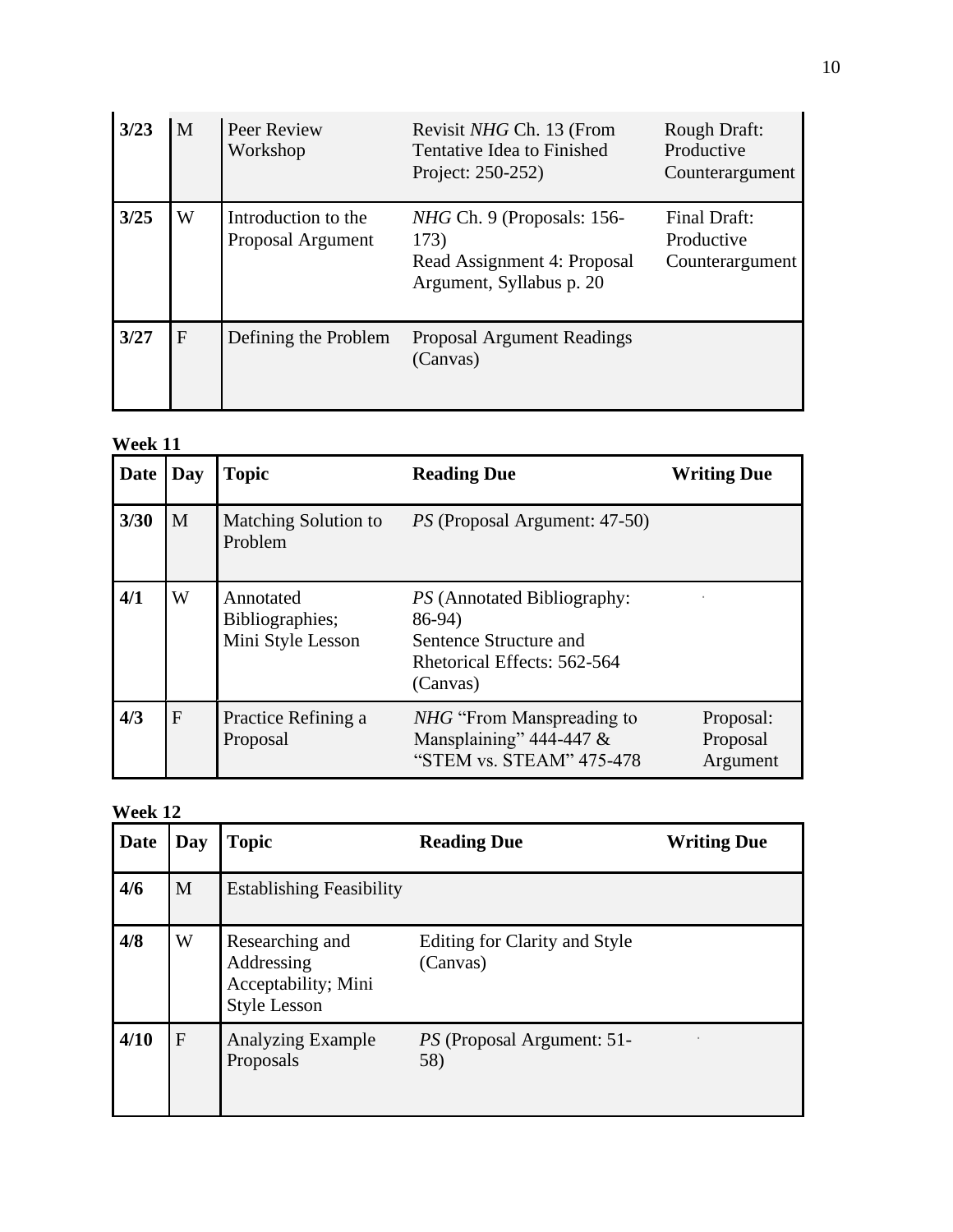**Week 13**

| Date | Day          | <b>Topic</b>                                     | <b>Reading Due</b>                                                         | <b>Writing Due</b>                          |
|------|--------------|--------------------------------------------------|----------------------------------------------------------------------------|---------------------------------------------|
| 4/13 | M            | Peer Review<br>Workshop                          | Revisit NHG Ch. 13 (From<br>Tentative Idea to Finished<br>Project 250-252) | <b>Rough Draft:</b><br>Proposal<br>Argument |
| 4/15 | W            | Introduction to<br>Eportfolio Design             | Revisit Eportfolio Description,<br>Syllabus p. 15                          | Final Draft:<br>Proposal<br>Argument        |
| 4/17 | $\mathbf{F}$ | <b>Thinking Rhetorically</b><br>about Web Design | Revisit NHG Ch. 4 (Rhetorical<br>Success in a Digital World 51-<br>74)     |                                             |

| Date | Day | <b>Topic</b>                                                | <b>Reading Due</b>                                       | <b>Writing Due</b>                    |
|------|-----|-------------------------------------------------------------|----------------------------------------------------------|---------------------------------------|
| 4/20 | M   | Crafting a Professional<br>Persona through an<br>Eportfolio | LinkedIn Learning Portfolio<br>Video Selections (Canvas) |                                       |
| 4/22 | W   | <b>Analyzing Example</b><br>Eportfolios                     | <b>Example Eportfolios</b><br>(Canvas)                   |                                       |
| 4/24 | F   | Peer Review Workshop                                        |                                                          | Bring in a link to<br>your eportfolio |

| <b>Date</b> | Day | <b>Topic</b>              | <b>Reading Due</b> | <b>Writing Due</b>                             |
|-------------|-----|---------------------------|--------------------|------------------------------------------------|
| 4/27        | M   | <b>Reflective Writing</b> |                    |                                                |
| 4/29        | W   | Peer Review Workshop      |                    | <b>Rough Draft:</b><br><b>Final Reflection</b> |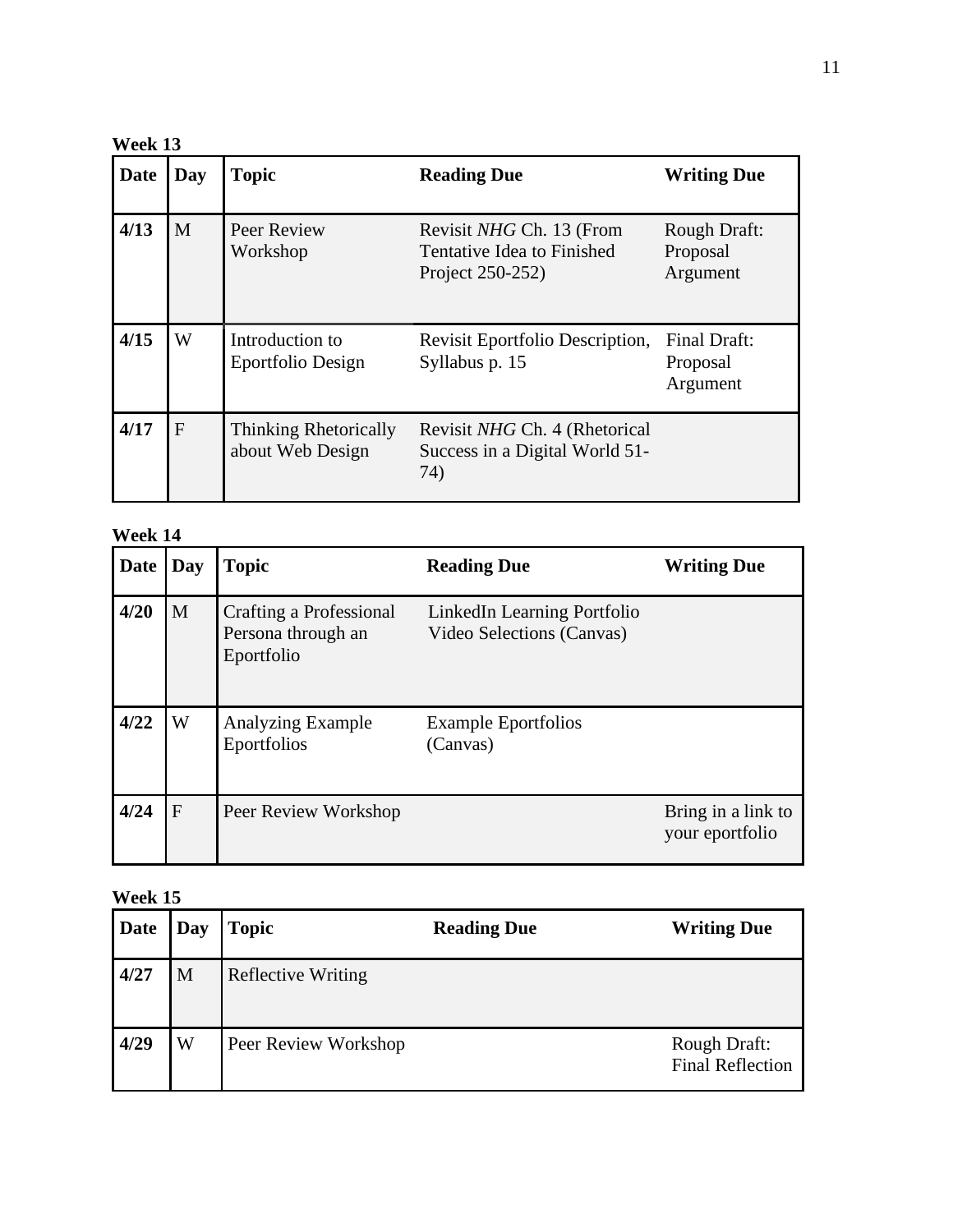|  | $5/1$ $F$ Course Wrap-Up | Eportfolio |
|--|--------------------------|------------|
|  |                          |            |

## **Finals Week**

| Date | )av |                                                                                                                                                         | <b>Writing Due</b> |
|------|-----|---------------------------------------------------------------------------------------------------------------------------------------------------------|--------------------|
| 5/3  | Sun | Please consider completing the course SRTE $before 11:59$ SRTEs (online) p.m., Sunday, 5/3. There are no class meetings or exams<br>during Finals Week. |                    |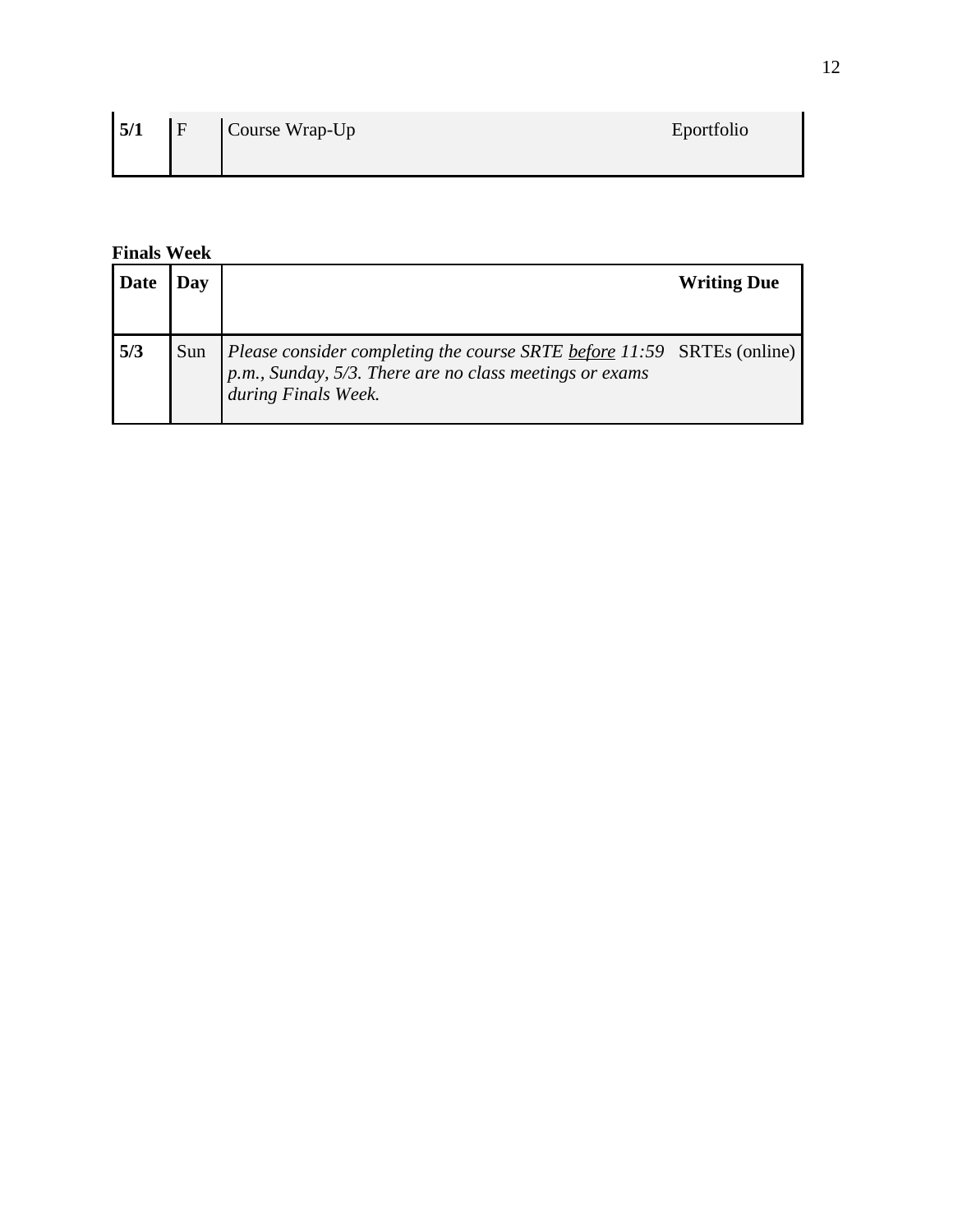## **Intellectual Engagement**

To succeed in this course, it is important that you persistently commit to your growth as a reader, writer, thinker, and colleague, both within and outside of our classroom; this commitment to growth is called your *intellectual engagement*. Intellectually engaged students are those who demonstrate the following attributes and meet the following expectations:

*As readers, intellectually engaged students . . .* 

- Read all of the assigned texts thoroughly and thoughtfully and
- Take notes while completing assigned readings, recording any unfamiliar concepts, insightful thoughts, and/or questions they would like to bring up during class.

*As writers, intellectually engaged students . . .* 

- Welcome feedback from their instructor and peers,
- Revise their work substantially during each major assignment,
- Complete all in-class and out-of-class writing assignments diligently that accompany and/or bolster the major assignments of the course, and
- Reflect willing and authentically on their work throughout the semester.

*As thinkers, intellectually engaged students . . .* 

- Engage in rhetorical reading, seeking not only to understand the texts assigned, but to analyze and synthesize the ideas therein,
- Approach each class meeting with a desire to share their own insights and questions,
- Take diligent notes during class lectures and discussions, always ready to learn from their instructor and peers, and
- Push themselves to consider new ideas, take on challenging topics, and ask for help along the way.

*As colleagues, intellectually engaged students . . .* 

- Attend class regularly and do not exceed one week of excused/permitted absences (2) classes for TR, 3 for MWF),
- Take responsibility for the success and productivity of each class session, understanding that they are an integral part of the overall learning environment and must enthusiastically participate in conversation by listening, engaging, and sometimes challenging the ideas being discussed,
- Seek to work with and grow alongside their peers during class discussions, structured writing review sessions, and all digital and face-to-face engagements during and outside of class,
- Refrain from any activities that might distract themselves or their peers during class meetings, and
- Adopt dispositions of open-mindedness, respect, and generosity during all interactions with their instructor and peers.

At the end of each unit, you will submit all of your class-related writing as a partial record of your intellectual engagement. This writing may include any or all of the following: your reading notes, in-class writing activities (i.e., brainstorming exercises, quizzes, reflections), and out-ofclass writing activities (i.e., short responses). You should keep all of this writing in one place in a medium of your instructor's choosing: a digital file, a physical notebook, or a canvas discussion thread. Be sure to label clearly each new entry with a date and title. At the end of each unit, your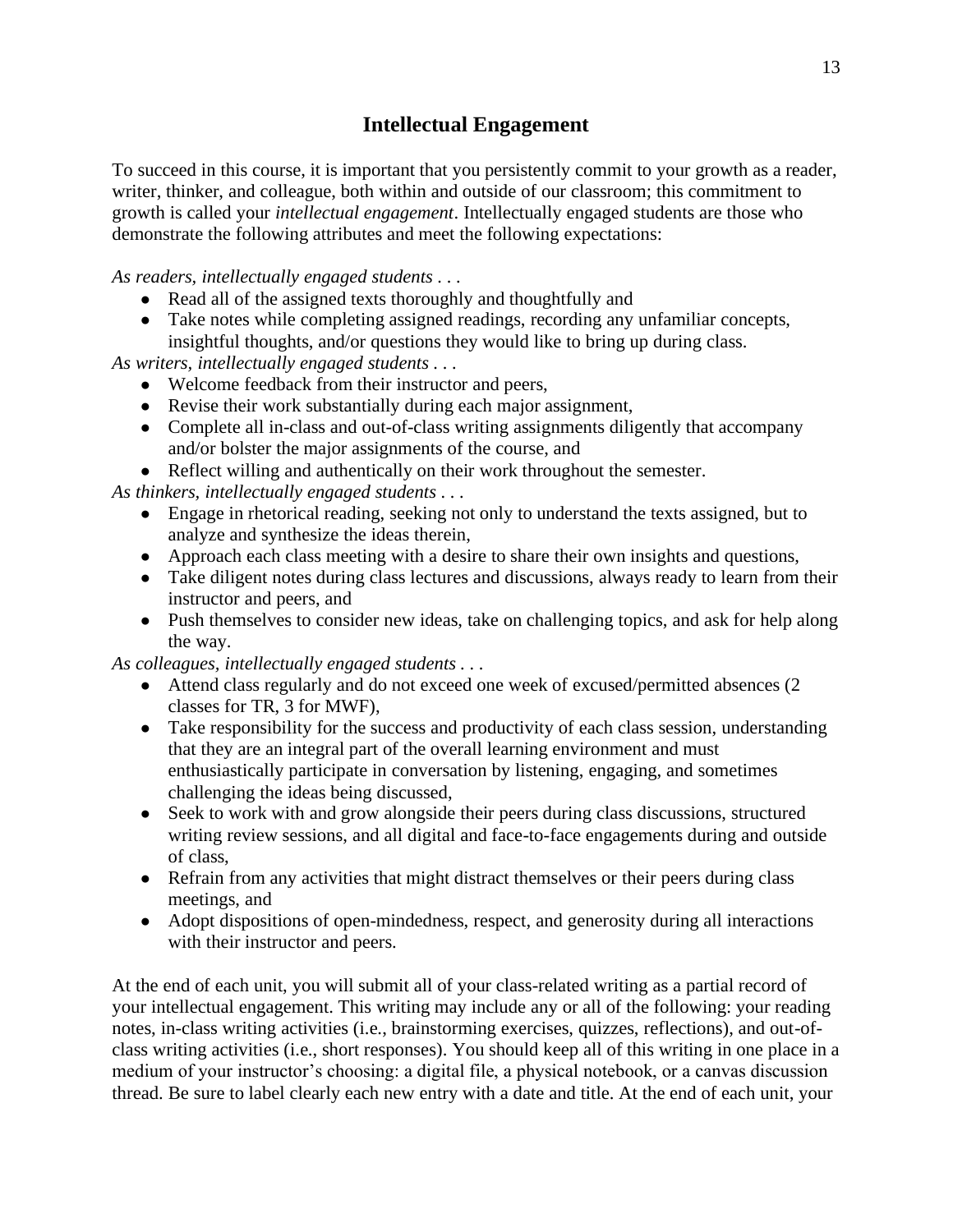instructor will collect and review the written components of your intellectual engagement and reflect upon all of the other non-writing related attributes and expectations described above. Then, your instructor will let you know how you are doing and offer suggestions that will help you improve upon your intellectual engagement during the upcoming unit.

At the end of the semester, your instructor will reflect upon and assess your overall intellectual engagement throughout the course. At that point, you will earn a final letter grade, worth 30% of your course grade, according to the following standards:

**A (Excellent):** The student has demonstrated consistent intellectual engagement throughout all units of this course by displaying all of the attributes and achieving all of the expectations described above.

**B (Good)**: The student has demonstrated steady, but sometimes fluctuating intellectual engagement. The student may have started off the semester lacking many of the attributes described above but then accomplished significant growth after the first unit. Or the student may have excelled in many areas of intellectual engagement while consistently lacking in a few. Or the student may have demonstrated excellent intellectual engagement while present, but was absent for more than one week of class without adequate reason or communication with the instructor.

**C (Satisfactory):** The student has demonstrated merely satisfactory intellectual engagement throughout the semester. The student may have been consistently lacking in several of the attributes described above and/or the student may have been absent for an excessive number of class meetings.

**D** (Poor): The student has not demonstrated satisfactory intellectual engagement. The student was significantly lacking in most of the attributes described above and/or was physically absent for an excessive number of class meetings.

**F (Failure):** The student was not intellectually engaged or physically present this semester, failing to achieve the attributes described above.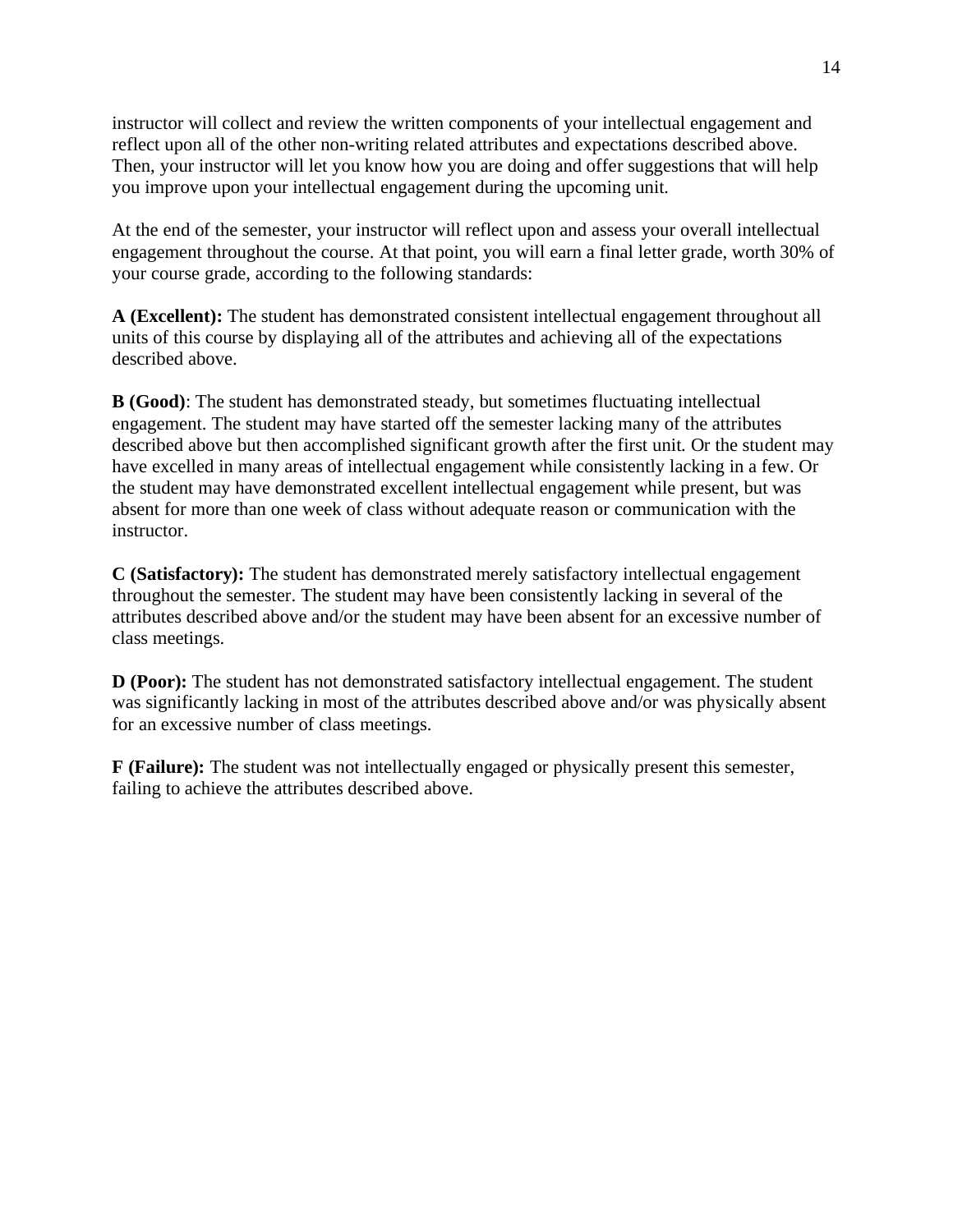### **Eportfolio**

Your semester-long project is a digital portfolio: a compilation of the work you've done throughout the semester, comprising samples of your formal and informal writing, along with reflections on that work. Eportfolios allow you to expand your online audiences beyond your instructor and classmates, including potential employers. Eportfolios use the resources of web pages, including the principles of design (contrast, repetition, alignment, and proximity), organization, and navigation to showcase your work and establish your professional identity.

For your final course assignment (worth 15% of your course grade), you will design an eportfolio using Adobe Portfolio or Spark (or a website creation tool like sites.psu.edu, Wix, Weebly, etc). Your eportfolio will include a brief personal bio page introducing you to your potential audiences (in 100-200 words), your *final* submissions for each of the major writing assignments, along with selections from your in-class writings and an outside artifact (a writing or media composition you have composed this semester either for another class or for a nonacademic purpose). In addition to these in-class and out-of-class final projects, you will include a final reflection, which serves to unify your portfolio. For example, in your final reflection, you might make connections among the artifacts you include in your eportfolio and discuss both your challenges and successes as a writer this semester.

You will have assistance with creating your eportfolio in a Media Commons workshop on Adobe Portfolio and Spark early in the semester and will upload final submissions and additional inclass writings throughout the semester. The last unit of the course will focus on designing an eportfolio rhetorically, including the principles of design, organization, and navigation.

Your final eportfolio should include

- 1. Personal bio page
- 2. Rhetorical analysis final submission
- 3. Evaluation final submission
- 4. Productive counterargument final submission
- 5. Proposal argument final submission
- 6. Three additional writing selections (these can be journals, pre-writing, in-class assignments, revision plans, etc.)
- 7. Outside artifact (a piece of writing or multimedia composition from another course or from a nonacademic context)
- 8. Final reflection

Your eportfolio will be assessed according to the following standards:

**A (Excellent):** The eportfolio includes all the required elements in the right order. You have fully engaged with the resources of the eportfolio genre, showing a clear understanding of how design, navigation, and organization can be used rhetorically to address your rhetorical audience. Your reflection not only considers your progress throughout the course and draws connections among the artifacts in the eportfolio but you also demonstrate an understanding of the transferability of the course content to other courses.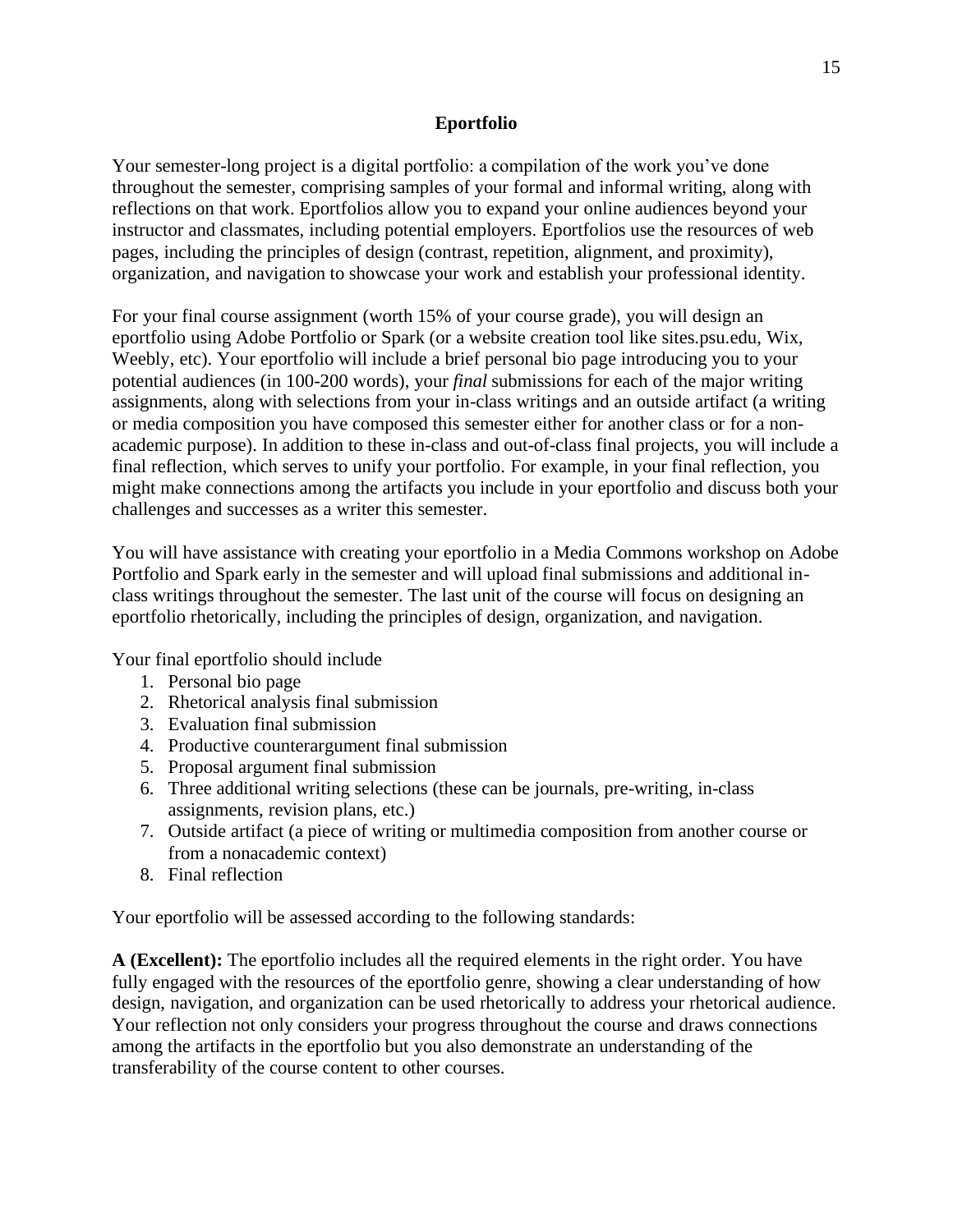**B (Good)**: The eportfolio includes all the required elements. Although you have thoughtfully engaged with the resources of the eportfolio genre, you don't explicitly demonstrate your understanding of how design, navigation, and organization can be used rhetorically to address the rhetorical audience. Your thoughtful and sustained reflection considers your progress in the course and draws connections among the artifacts in the eportfolio, but your reflection is not fully developed in ways that demonstrate your awareness of transferability of the course content.

**C (Satisfactory):** The eportfolio includes all the required elements. You have made an effort to engage with the resources of the eportfolio genre (i.e., elements of design, navigation, and organization.) You attempt to identify and address an intended rhetorical audience interested in your work. Your reflection considers your progress throughout the course and attempts to draw connections among the artifacts in the eportfolio, but the reflection itself is superficial or obvious.

**D** (**Poor**): The eportfolio falls short of all the required elements in one or more of the following ways: (1) it lacks at least one of the required elements; (2) it fails to show a rhetorical awareness of design, navigation, and organization; (3) there is no clear rhetorical audience for the eportfolio; and/or (4) the final reflection lacks depth of thought or sustained attention to connecting the artifacts in the portfolio and your progress in the course.

**F (Failure):** The eportfolio is incomplete and lacks most of the required elements.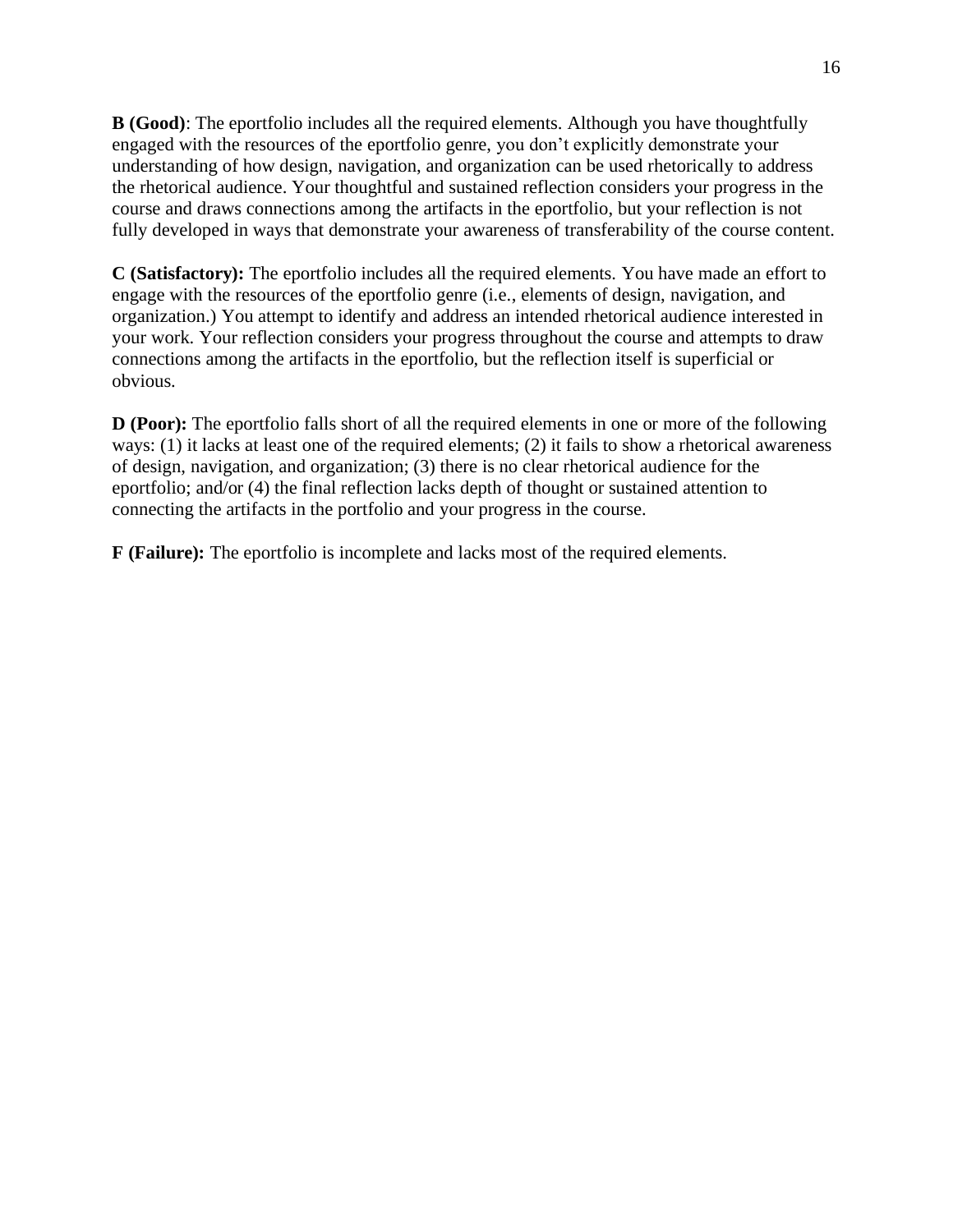## **Assignment 1: Rhetorical Analysis**

Proposal Due: January 27 Rough Draft Due: February 5 Final Draft Due: February 10

**Prompt:** A rhetorical analysis evaluates how a rhetor attempts to reach, maybe even influence, an audience. Locate an interesting visual/oral/verbal text and analyze it according to the way the text uses rhetorical effects and strategies to make its argument. Use specific textual evidence to establish an argument (i.e., thesis) about how the text "works." Your role is that of a critic, providing an audience of your peers a way of understanding the measure of persuasive effect by analyzing the rhetorical situation.

**Process:** As part of your *proposal*, submit a copy of your text for your instructor's review and explain what makes this text an interesting subject for rhetorical analysis. As you are *drafting*, consider carefully the organization and coherence of your piece. Your introduction should identify the text, the rhetor, the audience, and the message, along with any relevant background information. You should include a thesis statement that states whether the text constitutes a fitting response and why. The body of the essay should address how effectively the text appeals to its intended audience. Each paragraph should include a topic sentence addressing one of the available means of persuasion: the rhetorical appeals (ethos, pathos, logos), multimedia elements of the text (if applicable), or genre. Refer to specific moments in the text (using quotes and other concrete details) as evidence of how the rhetor uses rhetorical strategies. Remember that your job is not to summarize the text for your readers. Your job is to evaluate the text by analyzing these details and making an argument about their rhetorical effect. After drafting, you will switch drafts with a classmate and conduct a *peer evaluation*; their feedback will inform your revisions. Edit and proofread your work before submitting the final draft.

A one-page cover letter should explain your rhetorical decision-making; for this paper, it should include: (1) the exigence in response to why the rhetor composed this text, (2) the rhetorical audience for this text, and (3) the resources and constraints of this text's rhetorical situation.

**Style:** After reviewing comma usage in class, you will be asked to include at least one introductory or parenthetical expression, correctly used, set off by commas in your Rhetorical Analysis.

**Format:** Your final draft should be 3-4 pages (double-spaced, TNR font, 1" margins). When citing your outside source(s), follow MLA format (see *NHG* Ch. 19 and/or the PSU Libraries' Citation Research Guide: http://guides.libraries.psu.edu/mlacitation).

### **Criteria for Evaluation**: Your essay should

1. make a claim (a thesis) about the effectiveness of an interesting, potentially persuasive text;

- 2. identify the rhetor, intended audience, message, and intended purpose of the text;
- 3. assess the text's employment of available means;
- 4. evaluate the text as a fitting response through sufficient textual evidence and analysis; and
- 5. employ at least one correctly used introductory or parenthetical phrase set off by commas.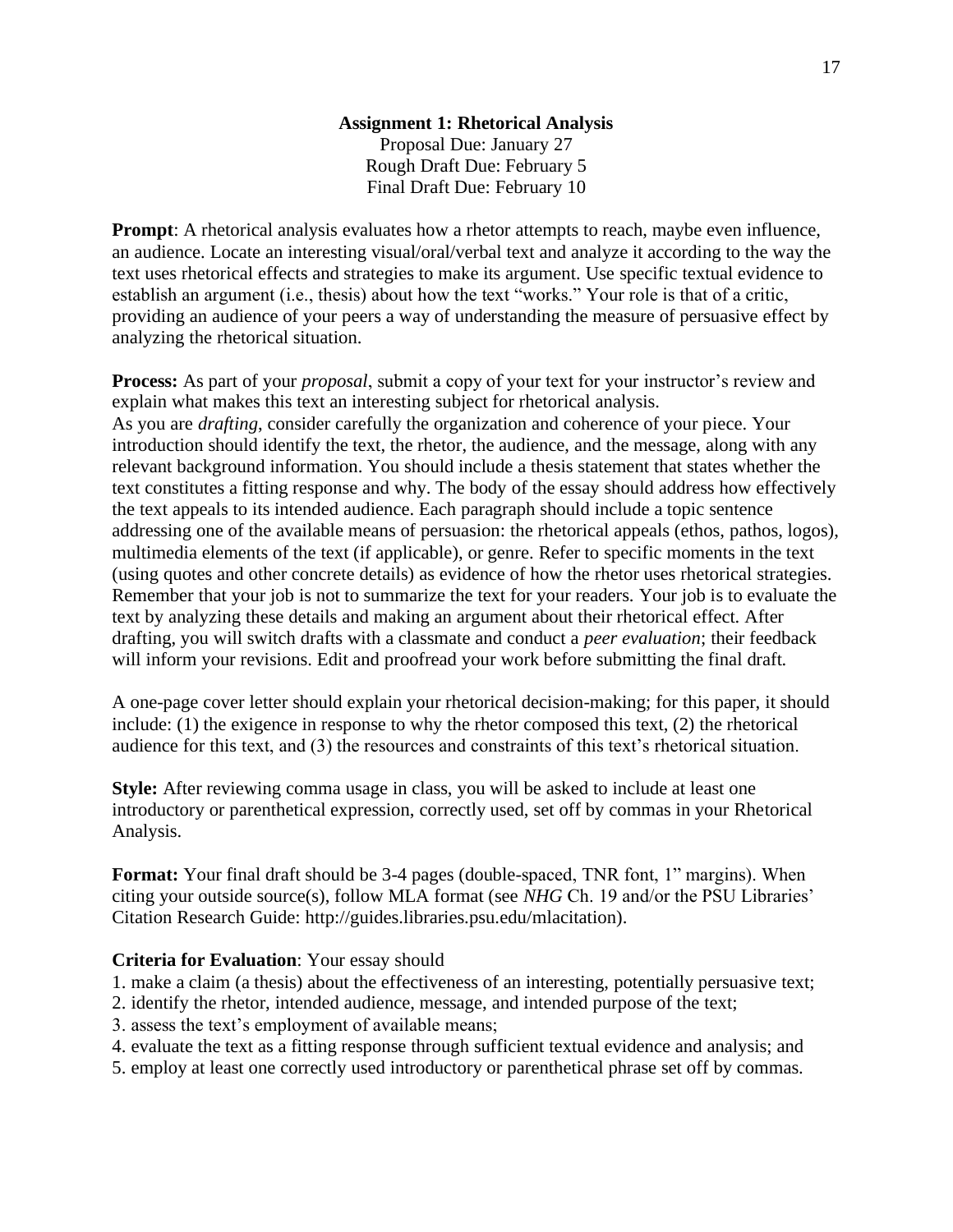### **Assignment 2: Evaluation Argument** Proposal Due: February 17 Rough Draft Due: February 26 Final Draft Due: February 28

**Prompt:** An evaluation argument assesses the quality of a subject according to a set of criteria and supports that assessment through evidence gathered from reliable sources. In other words, an evaluation develops criteria, makes a judgment according to those criteria, and presents this judgment to inform a rhetorical audience.

**Process:** An evaluation argument must include a category, a set of criteria relevant to the audience's purpose, and a subject*.* For *brainstorming*, think about categories (dogs, cars, romcoms, coffee shops, etc.) and an audience that needs to make a decision about that category (a child-friendly dog, a café in which to study). Next, identify criteria that help fulfill that purpose (a child-friendly dog does not bite, does not play rough, and helps protect the child from danger). Then, choose a subject within the category (e.g., a specific dog breed). Your role is to shape your rhetorical audience's ideas of how the subject measures up for the audience's purpose by applying your criteria to the subject.

For your *proposal*, describe your chosen subject and its category. Identify a rhetorical audience that can make use of this judgment and for what purpose. Define and explain four criteria that describe the quality of your subject within its category for the audience's purpose As you are *drafting*, consider what persuasive arguments, examples, reasoning, and rhetorical appeals will best illustrate the subject's relationship to your criteria. Support your position with sufficient evidence (from credible sources) that is introduced, quoted or paraphrased, and explained. Your sources should be properly cited and documented. You will then switch drafts with a classmate and conduct a *peer evaluation*; their feedback will inform your revisions. Edit and proofread your work before submitting the final draft.

The one-page cover letter should explain your rhetorical decision-making; for this paper, should include: (1) how you appealed to your audience's interests and values using the rhetorical appeals and methods of development and (2) what types of evidence you used to support your evaluation.

**Format:** Your final draft should be four to five pages (double-spaced, TNR font, 1" margins). When citing outside sources, follow MLA format (see *NHG* Ch. 19 and/or the PSU Libraries' Citation Guide: *guides.libraries.psu.edu/mlacitation*).

### **Grading Criteria**: Your essay should

- 1. clearly state your subject and its category;
- 2. define and defend the criteria applied to that category in relation to your audience's purpose;
- 3. make a case for how your subject meets or does not meet those criteria and support your case with examples, details, and reasoning;
- 4. use research that is credible, appropriate, and properly cited following MLA guidelines
- 5. employ at least one correctly used introductory or parenthetical expression set off by commas as well as a correctly integrated and punctuated quotation.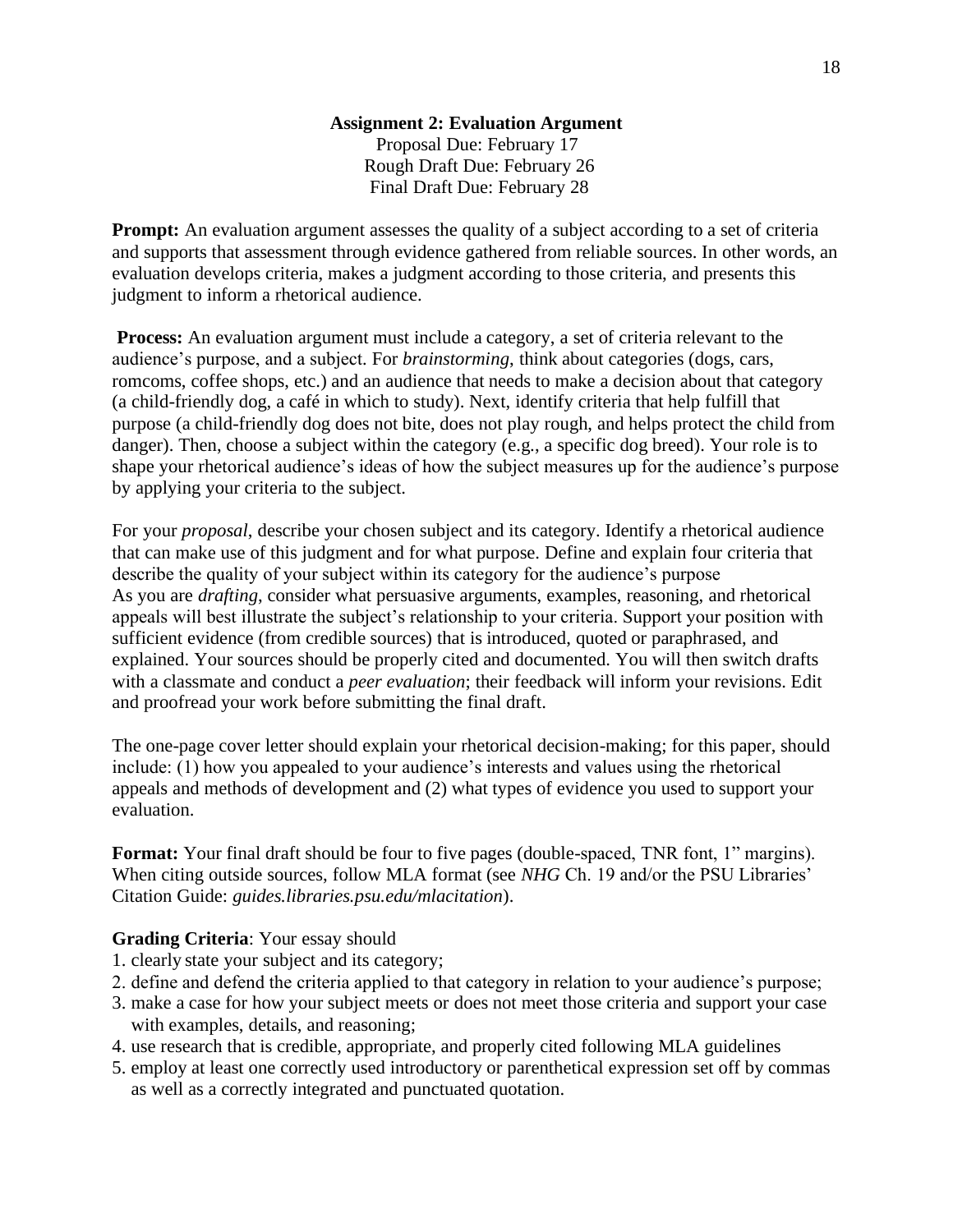### **Assignment 3: Productive Counterargument**

Proposal Due: March 6 Rough Draft Due: March 23 Final Draft Due: March 25

**Prompt:** The Productive Counterargument engages in mutually productive deliberation on a local issue. State your argument in direct response to an opposing view. Your goal is to listen rhetorically to other positions (what do they believe--and why?), civilly engage with an opposing view (you may need to concede some points), and influence a skeptical audience to understand your position.

**Process:** Identify a problem or issue that merits your taking a stand and identify one published position that differs from your own. As part of your *proposal*, provide a copy (or link) of the existing argument you would like to refute. Explain your exigence and purpose for addressing this topic, and identify an audience you can address.

As you are *drafting*, introduce the issue and explain the argument to which you are responding in your introduction. Conclude your introduction with a clear thesis statement that articulates your counterargument. Then, in the body paragraphs, craft strong topic sentences that refute relevant points of the initial argument and advance a position of your own. To support your position, you should have sufficient evidence (from credible sources) that is properly integrated, cited, and developed through your own reasoning.

After drafting, you will switch drafts with a classmate and conduct a *peer evaluation*; their feedback will inform your revisions. Edit and proofread your work before submitting the final draft.

The one-page cover letter should explain your rhetorical decision-making; for this paper, it should include: (1) the common ground you have established with your rhetorical audience, and (2) how you have used the available means of persuasion to assert the validity of your position to that audience.

**Style:** In addition to a correctly used introductory or parenthetical expression set off by commas and a correctly integrated and punctuated quotation, you will be asked to include coordinating and subordinating conjunctions (at least one of each).

**Format:** Your final draft should be 4-5 pages (double-spaced, TNR font, 1" margins). When citing your outside source(s), follow MLA format (see *NHG* Ch. 19 and/or the PSU Libraries' Citation Research Guide: http://guides.libraries.psu.edu/mlacitation).

### **Criteria for Evaluation:** Your essay should

- 1. respond to an existing argument with a rhetorically effective counterargument, driven by a clear thesis statement and topic sentences, and addressing a specific rhetorical audience;
- 2. use research that is credible, appropriate, and properly cited following MLA guidelines
- 3. employ an introductory or parenthetical expression set off by commas, a correctly integrated and punctuated quotation, and subordinating and coordinating conjunctions (at least one each).